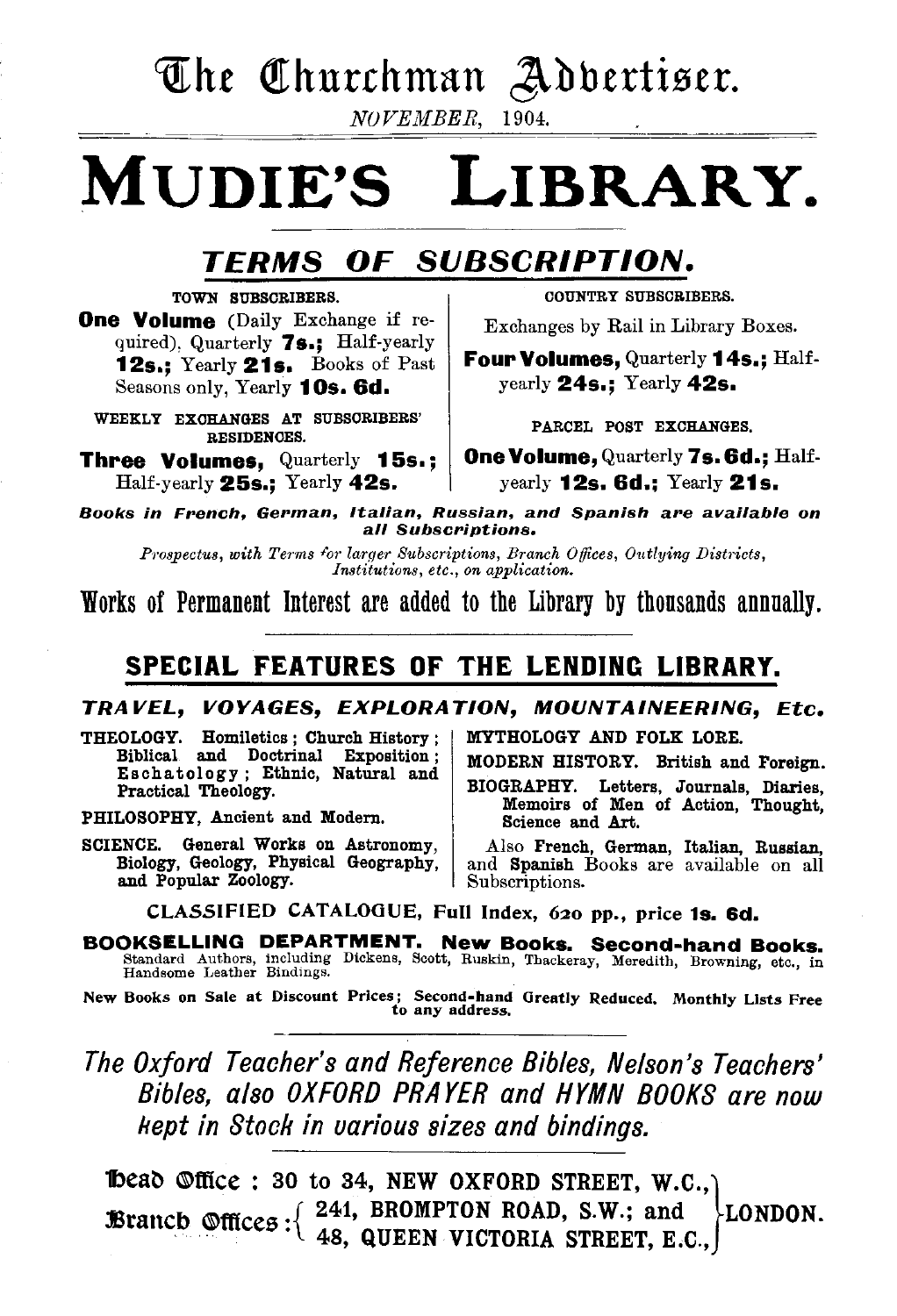# EYRE & SPOTTISWOODE (Bible Warehouse), Ltd.

# NEW EDITIONS OF THE BIBLE

#### PRINTED UPON ''ROYAL" INDIA PAPER.

### *The most portable Edition of the Variorum 'Bible*   $e$ *ver issued.*

PRINTED IN EMERALD TYPE. WITH CENTRAL REFERENCES. Size  $7\frac{2}{9}$  by  $5\frac{1}{2}$  by 1 inches. Weight 22 ozs.

#### WITH REVISED AIDS, MAPS, AND ILLUSTRATIONS.

#### THE VARIORUM TEACHER'S BIBLE IS

### A LIBRARY OF BIBLICAL RESEARCH

### ENCLOSED BETWEEN TWO COVERS.

#### *There is no other Bible issued that can compare with the Variorum Bible for usefulness.*

The late DR. WESTCOTT, Bishop of Durham, stated in the presence of the late Archbishop of Canterbury that the Variorum Bible was the most useful Bible for Students he knew of, and that he gave a copy to each of his sons-he himself could not well do without it.

#### PRICES.

|                      |                           |                                                                   | $\pounds$ s. d. |                |
|----------------------|---------------------------|-------------------------------------------------------------------|-----------------|----------------|
|                      | Pattern No. 2 $_{\rm RC}$ | French Morocco, limp, round corners, red under gold edges         | 0120            |                |
| .,                   | No. $4Y$                  | French Morocco, Divinity circuit, round corners, red under gold   |                 |                |
|                      |                           | edges<br>$\sim$ 100 $\sim$<br>$\sim$ 100 $\mu$<br>$\cdots$        | 0136            |                |
| $, \,$               | No. 1901                  | Egyptian Seal, Divinity circuit, leather lined, round corners,    |                 |                |
|                      |                           | red under gold edges<br>$\cdots$                                  | 0150            |                |
| $\cdot$              | No. 1938                  | Persian Morocco, Divinity circuit, lambskin lined, round corners, |                 |                |
|                      |                           | red under gold edges, silk sewn                                   | 0166            |                |
| $\ddot{\phantom{1}}$ | No. 1903                  | Turkey Morocco, Divinity circuit, calf lined, round corners, red  |                 |                |
|                      |                           | under gold edges, silk sewn                                       |                 | 6 <sub>6</sub> |
| $\bullet$            | <b>No. 16 в</b>           | Best Levant Morocco, Divinity circuit, calf lined, round corners, |                 |                |
|                      |                           | solid red under gold edges, silk sewn<br>$\sim$ 100 $\mu$         |                 |                |
|                      |                           |                                                                   |                 |                |

#### LONDON: 33, PATERNOSTER ROW, E.C.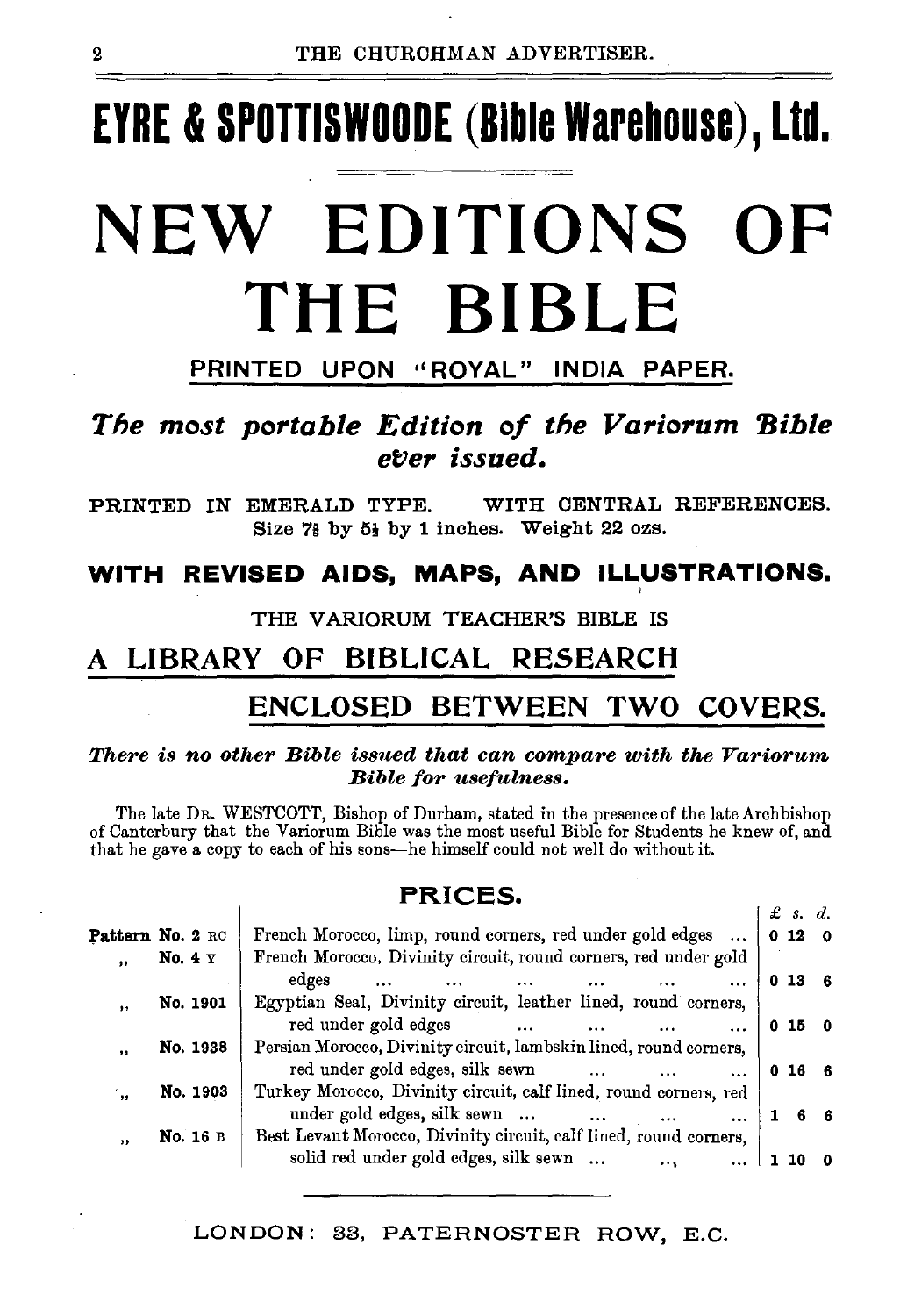*IN PREPARATION.* Demy Svo. Price to subscribers-Paper covers, 6s. 6d., post free, 7s.; cloth, 7s. 6d., post free, 8s.

#### ${\rm T} \to {\rm T}$

# OFFICIAL REPORT OF THE CHURCH CONGRESS

## LIVERPOOL, OCTOBER 4 to 7, 1904.

.SERMONS AND PAPERS IN FULL, AND REPORTS OF ALL THE SPEECHES. Revised by the Speakers.

*NEARLY READY.* 

### THE CLERGYMAN'S READY REFERENCE DIARY AND KALENDAR, 1905.

For the Special Use of the Clergy and their Parish Workers.

Edited bv the Rev. THEODORE JOHNSON. Rector of Bodiam. Sussex.

Size 6 inches by  $3\frac{1}{2}$  inches. Cloth, limp, 3s. 6d.; Paste grain, gilt edges, 5s.; Ditto, with pocket and tuck, or flap and elastic band, 6s. *All the Bindings are with Round Corners*.

"Certainly the best book of its kind we ha'\e come *across."-Scottish Guardian.* 

''A wonderful *multum in parvo* for the busy parish *priest."-Chureh l'imes.* 

"A marvel of completeness and *compactness."-Church Union GaZette.* 

### 1905. : FOR LOCALIZING. 1905. THE EVANGELIST MONTHLY.

Unequalled in the Excellence of its Typography, the beauty of its Illustrations, and the Attractiveness and Variety of its Articles.

"It is the best of Parish Magazines for localizing."-Guardian. "Always interesting."-Church *Times.* "Deserves to be popular."-Record.

*Specimens and Terms will be sent on application.* 

# BEMROSE'S PARISH ALMANACK, 1905.

THE MOST ATTRACTIVE FOR LOCALIZATION. Printed in TWO COLOURS, in CLEAR BOLD TYPE.

*Specimens are now ready and will be sent on application.* 

IN A FEw DAYS. Crown Svo., cloth. Price 3s. 6d. The School of Faith. Twelve Sermons preached in Westminster Abbey. By the Right Rev. BISHOP WELLDON, D.D.

JUST PUBLISHED. Crown 8vo., cloth. Price 3s. 6d.<br>The Word and Sacraments. And The Word and Sacraments. The Word and Sacraments. The Papers Illustrative of Present Questions on Church Ministry and Worship. By the Rev. T. D. BERNARD, M.A., Prebendary and Chancellor of Welt..

LONDON: BEMROSE AND SONS, LIMITED, 4, SNOW HILL, E.C.; AND DERBY.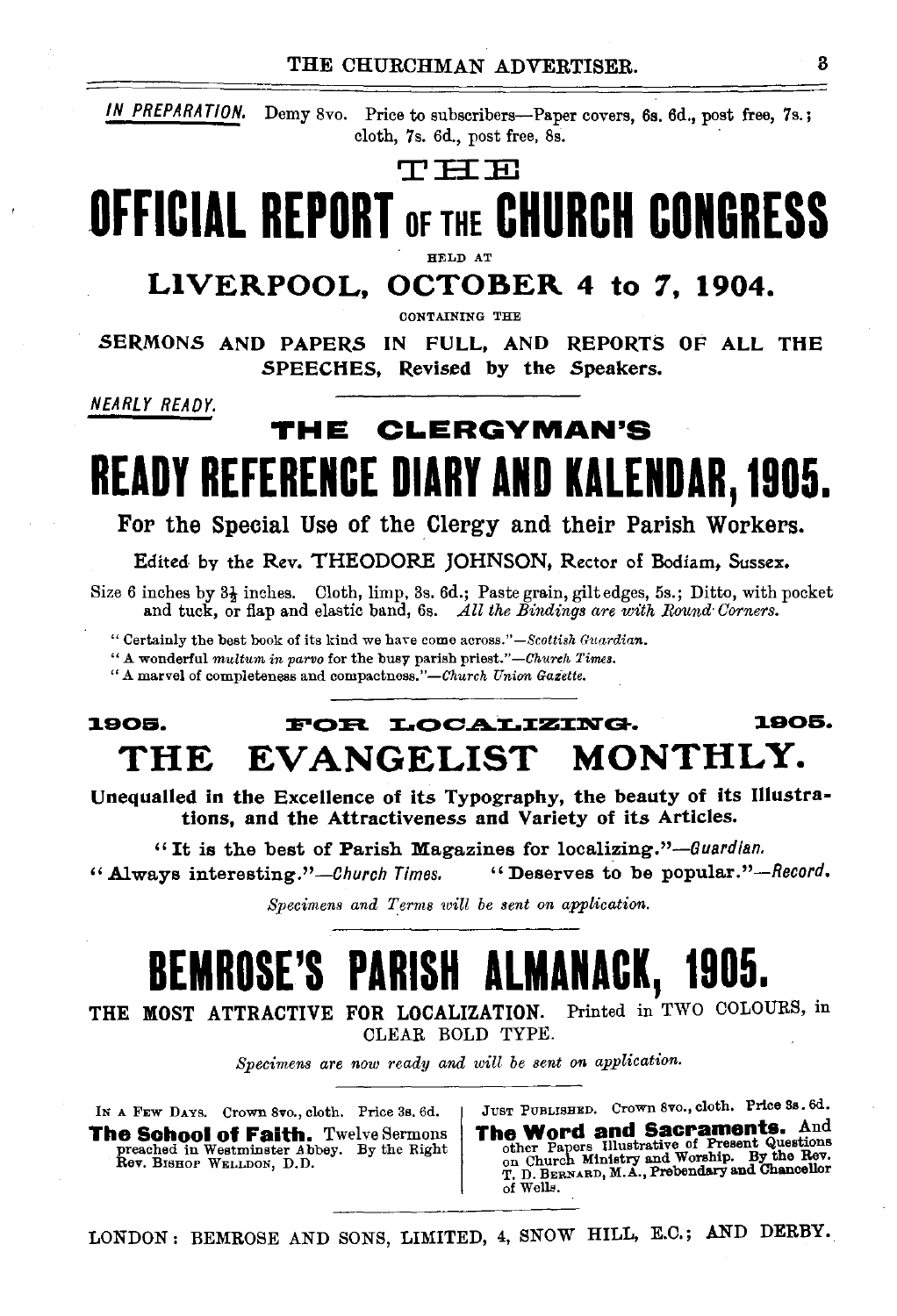### **Works bg the Author of " The Peep of Dag." THE PEEP OF DAY.**

With 13 Illustrations by MISS BEVAN. Coloured Illustrations, Imperial 16mo., 3s. net. Plain Illustrations, Imperial 16mo., 2s. net.

THE PEEP OF DAY. Popular Edition, with 24 Illustrations, 18mo,, 6d.; School Edition, with 27 Illustrations, ls. 6d. ; 18mo., with 27 Illustrations (roxburgh, 2s. 6d.), 2s.

LINE UPON LINE; or, A Second Series of Religious Instruction. Part I. - Questions, and 30 Illustrations, 18mo. (roxburgh, 3s.), 2s. 6d.; Part II.—Questions, and 27 Illustrations, 18mo. (roxburgh, 3s.), 2s. 6d. Popular Edition, Illustrated, limp cloth, each, 9d.; Cheap Edition, Illustrated, each, 1

STREAXS OF LIGHT; or, Fifty-two Facts from the Bible. 52 Illustrations, 18mo. (roxburgh, 3s. ), 2s. 6d.; Cheap Edition, Illustrated, ls. 6d.

PRECEPT UPON PRECEPT. Questions, 68 Illustrations and Map, 18mo. (roxburgh, 3s.), 2s. 6d.; Cheap Edition, Illustrated, ls. 6d.

APOSTLES PREACHING TO JEWS AND GENTILES; or, The Acts explained to Children. Questions, 27 Illustrations and Map, 18mo. (roxburgh, 3s.), 2s. 6d.; Cheap Edition, Illustrated, ls. 6d.

LINES LEFT OUT. Questions, and 28 Illustrations. 18mo. (roxburgh, 3s.), 2s. 6d.; Cheap Edition, Illustrated, ls. 6d.

THE KINGS OF ISRAEL AND JUDAH. 27 Illustrations and Map, 18mo. (roxburgh, 3s. ), 2s. 6d. ; Cheap Edition, Illustrated, ls, 6d.

THE CAPTIVITY OF JUDAH. With Questions, 27 Illustrations and Map, 16mo. (roxburgh, 3s.), 2s. 6d.; Cheap Edition, Illustrated, 1s. 6d.

**MORE ABOUT JESUS.** With Questions, 26 Illustrations, 18mo. (roxburgh, 3s.), 2s. 6d. ; Cheap Edition, Illustrated, ls. 6d.

\*\* \* *The above Series in a Box (Best Editions),* 10 *vols. roxburgh, gilt edges,* Bls. *6d.* 

LONGMANS, GREEN AND CO., 39 PATERNOSTER ROW, LONDON, E.C.

# **IDER & STOUGHTON'S PUBLICAT**

*Grown 8vo, cloth, 7s. 6d. net,* 

### ST. PAUL'S CONCEPTIONS OF THE LAST THINGS. The Cunningham Lectures for 1904. By the Rev. H. A. A. KENNEDY, M.A., D.Sc.

Continued a striking and impressive work which is no less a contribution to Christian thought than to New Testament learning."—British Weekly.

*Grown 8vo, cloth, 6s.* 

**THE LETTERS OF JOHN HUS.** Translated with Introductory and Explanatory Notes by HERBERT B. WoRKMAN, M.A., Principal of Westminster

"The present version bears every evidence of having been made with a scholarly care worthy of its subject;<br>the letters are accompanied by a learned and instructive running commentary."—Scotsman.

- *Grown 8vo, cloth, 5s.* 

### STUDIES IN THE RELIGION OF ISRAEL. The Donnellan

Lectures for 1903. By the Rev. L. A. PooLER, B.D., Canon of St. Patrick's Cathedral,

Dublin. "We have seldom been so favourably Impressed by a critical study of Old Testament history and theology as we have been by these lectures." *-Spectatm·.* 

*Second Edition.* With Illustrations. Crown 8vo, cloth, 6s.

### CHRISTIAN FAITH IN AN AGE OF SCIENCE. By WILLIAM

NORTH RICE, PH.D., LL.D., Professor of Geology in Wesleyan University.<br>"A powerful work, notable alike for its erudition and its breadth of view. It is the outcome of many years' study of the relations between science and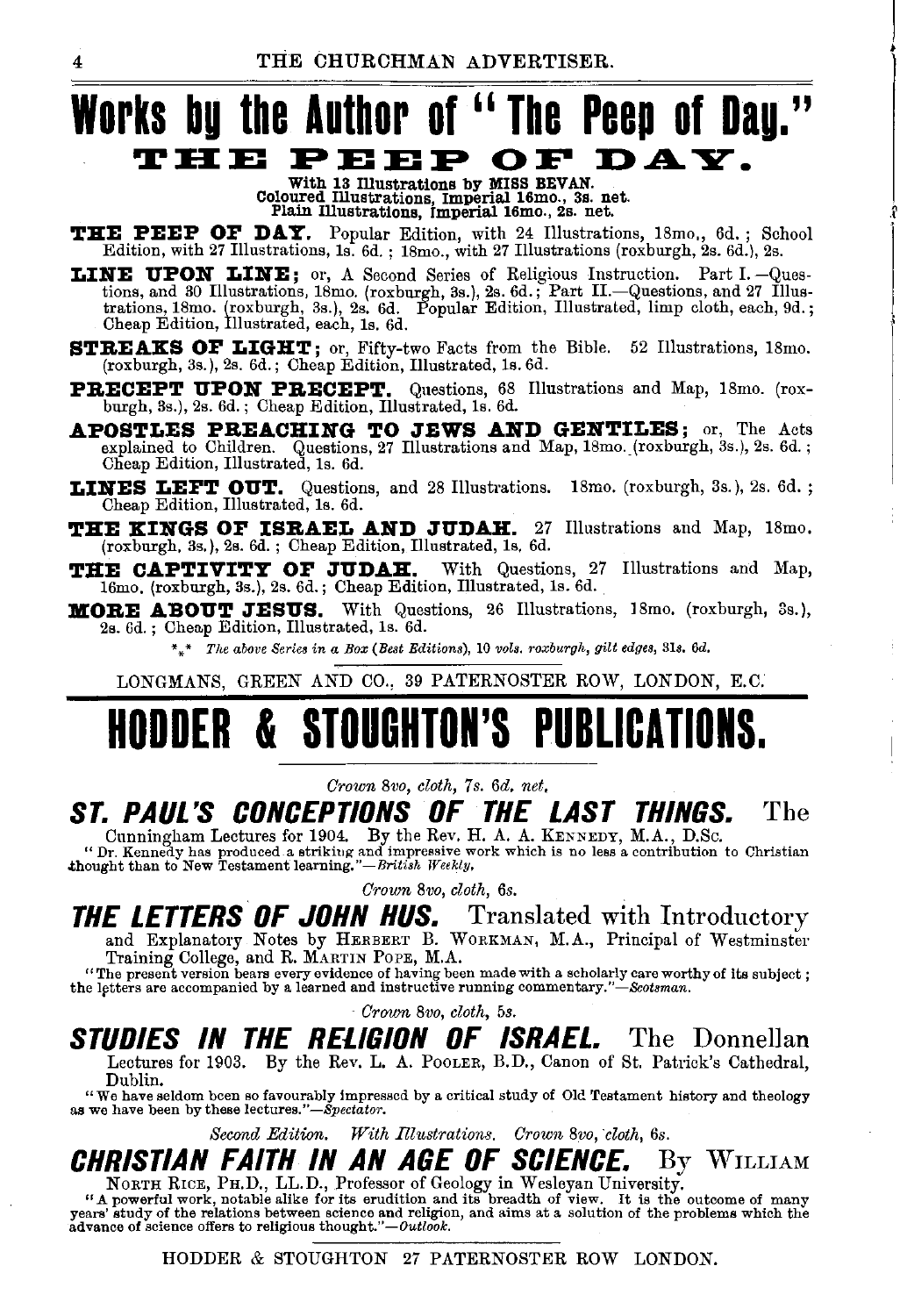

London: C. M. HOUSE, SALISBURY SQUARE, E.C. All Cheques and Orders for Money should be made payable to Mr. D. MARSHALL LANG, Lay Secretary. P.O. Orders payable to him at G. P.O. A complete Catalogue may be had free.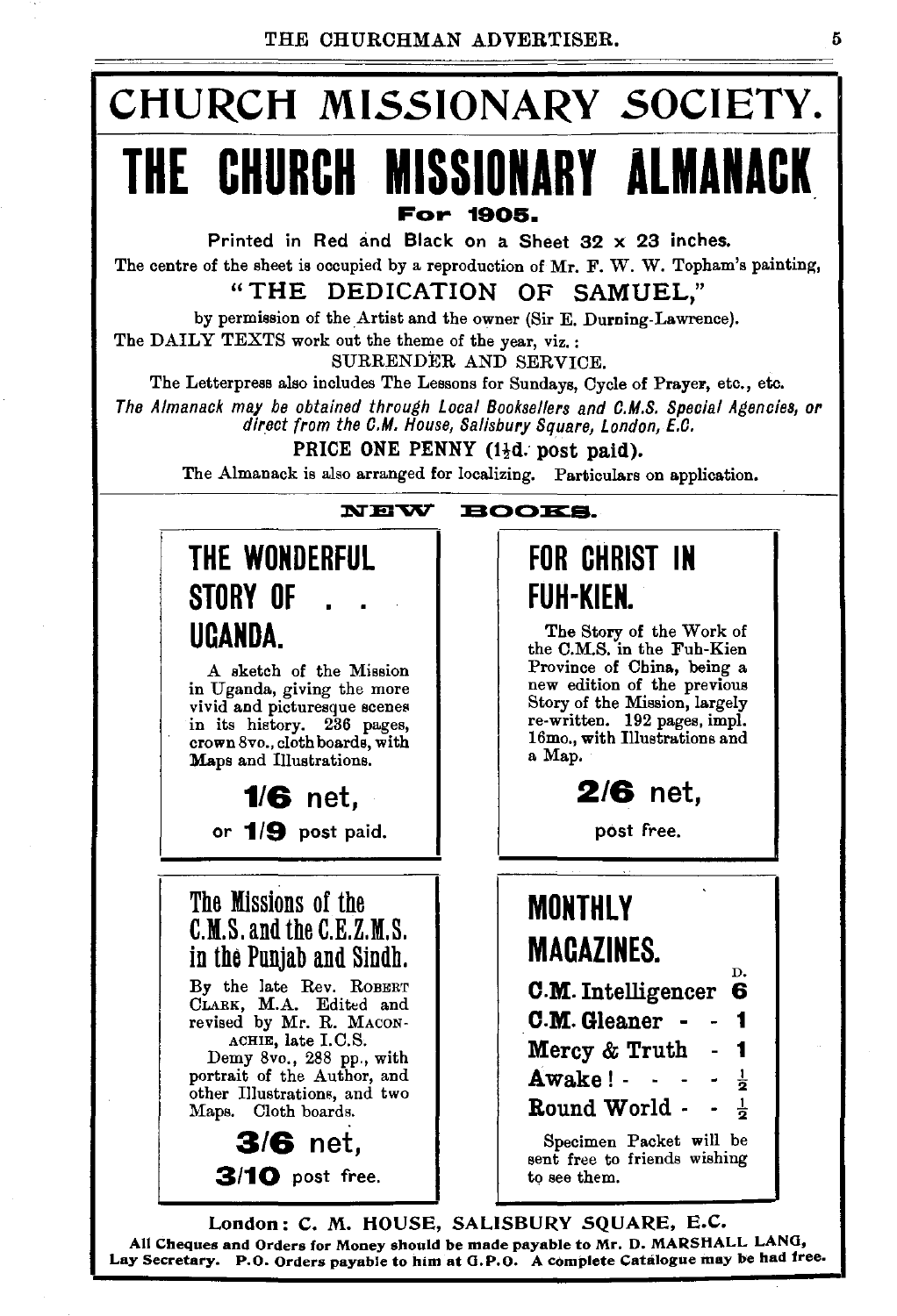# **ELLIOT STOCK'S NEW BOOKS.**

In crown Svo., cloth, gilt lettered, price 5s.

## **A SOUL'S EMANCIPATION.**

By F. F. GRANDJON,

Pastor of the Reformed Church at Puys S. Martin, Author of a Treatise on " The Marriage of Priests in the Western Church." Translated into English by R. C. FAITHFULL.

In crown Svo., cloth, gilt lettered, price 4s. 6d. net.

## **SOME DIFFICULTIES IN THE LIFE OF OUR LORD.**

By the REV. GEORGE S. COCKIN, M.A., Assistant Curate of S. John's, Altrincham.

In crown Svo., cloth, price 5s.

### **CHURCH PRINCIPLES;**

#### **Or, The Scriptural Teaching of the British Churches.**

#### By JOHN COMPER,

Late Rector of S. Margaret's, Aberdeen, and for Fifty-one Years Priest of the Scottish Church. With a Preface by RICHARD MEUX BENSON, M.A., S.S.J.E., Student of Christ Church, Oxford. And a Memoir by JAMES WISEMAN, M.A., Rector of Bucksburn, and Synod Clerk of the Diocese of Aberdeen and Orkney.

#### AN INTERESTING REPRINT FROM DR. JOHNSON.

In crown Svo., appropriately bound, price 5s. net.

### **PRAYERS AND MEDITATIONS OF DR. SAMUEL JOHNSON.**

A New Edition, with Notes, and an Introduction by the Rev. HINCHCLIFFE HIGGINS, and a Preface by AuGUSTINE BIRRELL, K.C., Author of "Obiter Dicta."

Also some opinions of DR. JOHNSON on THE CHRISTIAN RELIGION.

ELLIOT STOCK, 62, PATERNOSTER ROW, LONDON, E.C.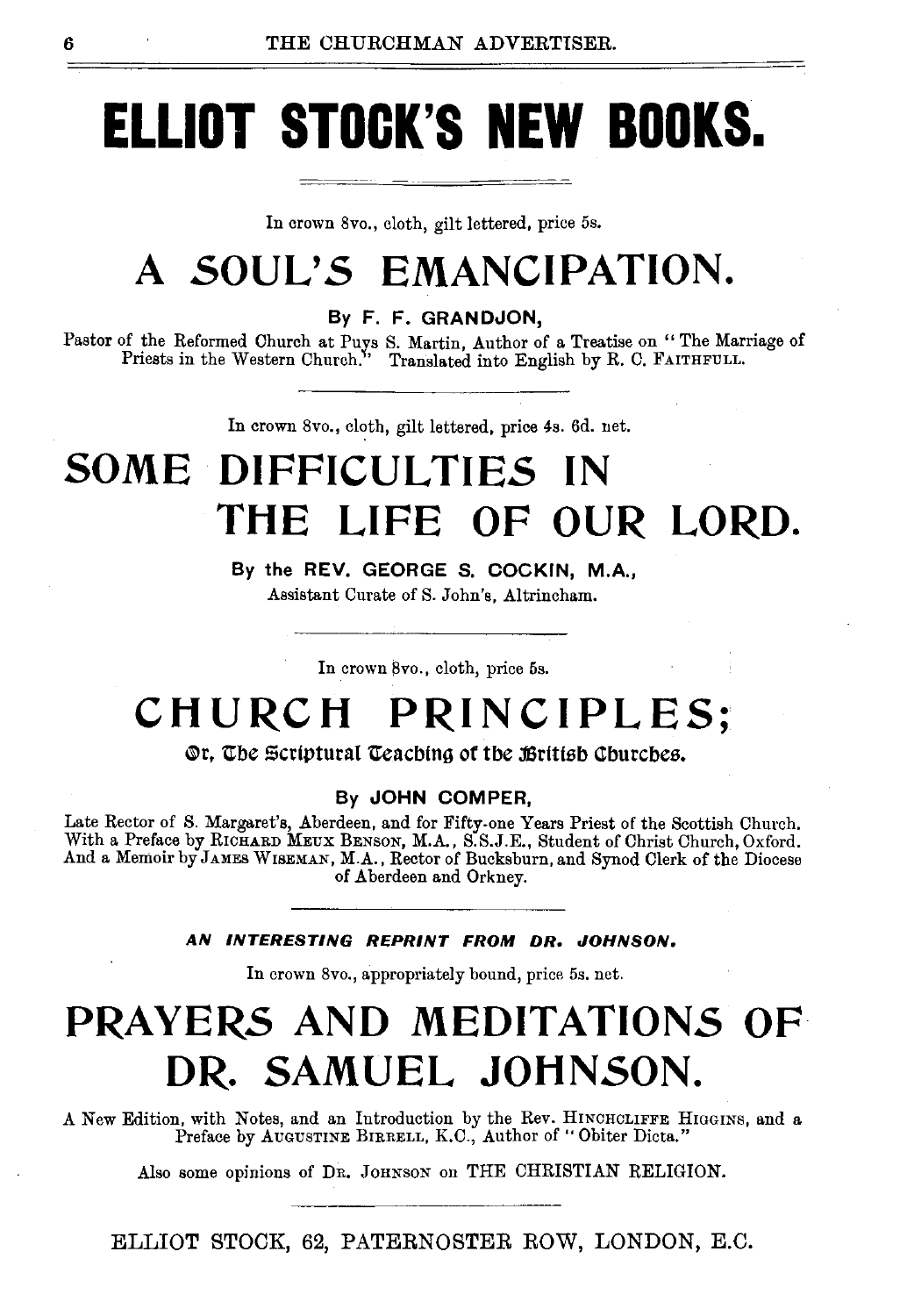#### Just published. Imperial 16mo., cloth gilt, 3s. 6d.



May be also had, for special presentation, bound in limP lambskin, round corners, full gilt side and back, and gilt edges, *4s.* 6d. net.

# **WITH HEART AND MIND.**

### **A BOOK OF DAILY THOUGHTS.**

Being Selections from the works of HANDLEY C. 0. MOULE, Lord Bishop of Durham, Author of "Thoughts for the Sundays of the Year.'' • Compiled by LOUISE BUCKLAND, with a sketch of Bishop Moule's Life by A. R. BUCKLAND, M.A. Artistically printed in red and black, with speciallv designed initial letters.

*The English Churchman* says: "The volume is a worthy presentation of some out of the varied gens of sacred thought

presentation of some out of the varied gems of sacred thought<br>with which Dr. Moule's works abound."<br>The Church Newspaper says: "It would make a nice and<br>useful present for anyone who would read each morning a<br>few helpful w

 $\begin{tabular}{ l|c|c|c} \hline \multicolumn{3}{c}{\textbf{The}\xspace System} \hline \multicolumn{3}{c}{The\xspace \textbf{F} is a book of the deviation and has a full-body model.} \hline \multicolumn{3}{c}{The\xspace \textbf{F} is a book of the deviation and has a full-body connection.} \hline \multicolumn{3}{c}{The\xspace \textbf{F} is a book of the best is a list-to-down of the best is a list-to-down of the network.} \hline \multicolumn{3}{c}{The\xspace \textbf{F} is a key: ``We know nothing better printed or bound in contemporary religious literature."} \hline \multicolumn{3}{c}{The\xspace \textbf{F} is a key and$ 

THE RELIGIOUS TRACT SOCIETY, 4, BOUVERIE STREET, E.C.

In crown Svo., appropriately bound, with an allegorical frontispiece, price 3s. 6d.

### **INTROSPECTIVE E55AY5.**  By GRACE A. MURRAY.

**Extract from Preface.** These little essays contain a mingling of idealism and pessimism, of faith and unfaith; but in the latter case there is no mocking spirit. For hypocrisy, under the guise of religion, so often the means of warping and embittering sensitive natures, only contempt is possible; but for the sincere beliefs of all religions, the deepest respect should be shown. There would be less strife and more charity could Christian people but see that the spirit of Christianity does not consist in dogma alone, and that the feelings of others on the great subject of religion may be as sacred and as worthy as their own.

In royal 16mo., bound in parchment, price ls. 6d.

### ANGELS.

#### By AGNES CECIL FISHER.

Author of " A Short and Simple Life of St. Paul," "Simple Instructions on the Prayer-Book," etc.

*Extract from 'Preface.* Having found in my dealing with children, and even with those of maturer age, how little is known about the Heavenly Host, I have endeavoured in a short and simple booklet, *Angels,* to show how closely they are connected with our daily lives, and that they are ever at our side to help us at all times.

Should my small effort enable others to realize this thought, and to find comfort in it, I shall be truly thankful, and hope it may be found both instructive and helpful.

ELLIOT STOCK, 62, PATERNOSTER ROW, LONDON, E.C.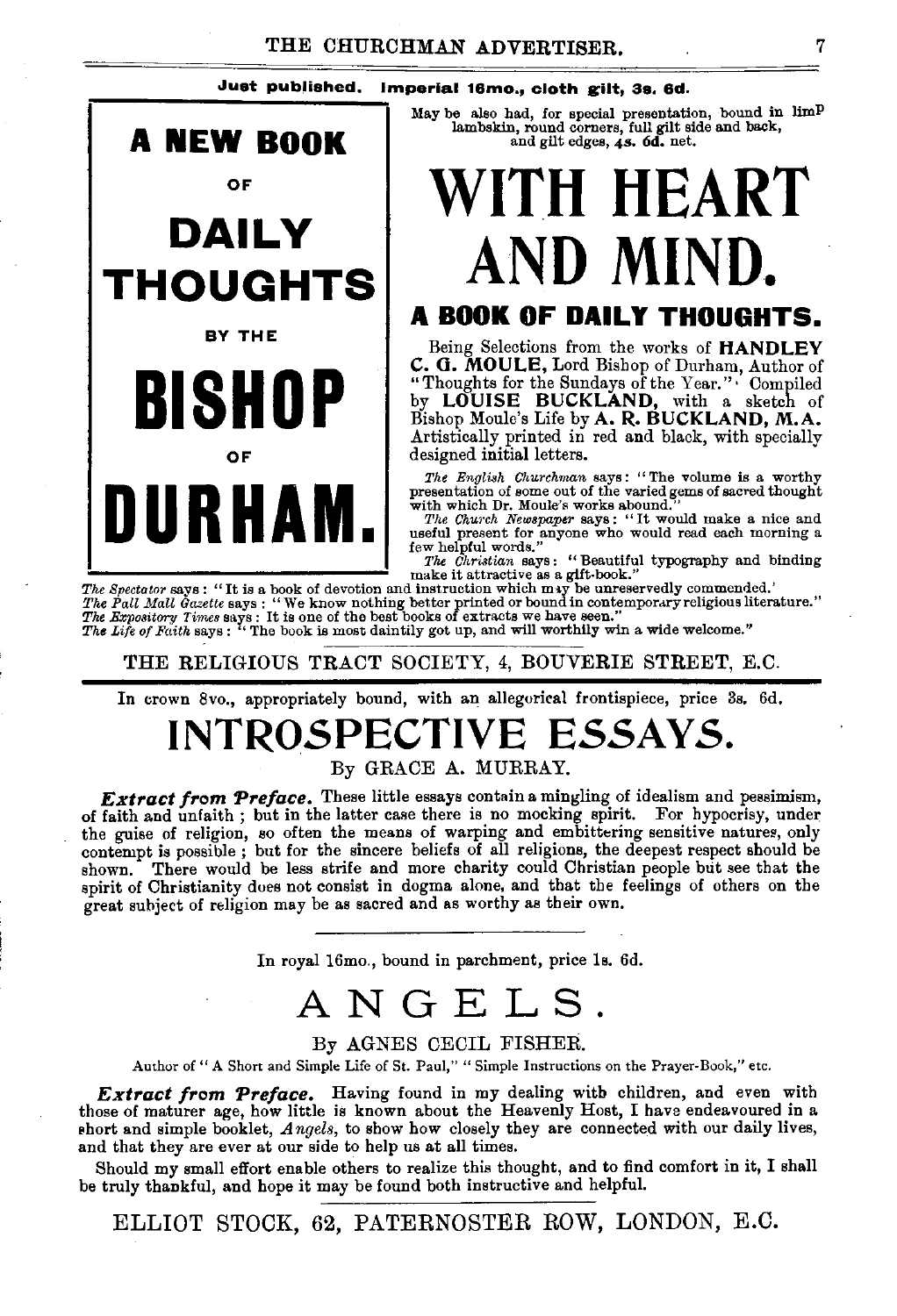### ~~======================================= UAL **C**HRISTMAS ISSUES, 1904. Now in Preparation.



### A WONDERFUL PENNYWORTH. The News CHRISTMAS NUMBER.

Printed on Pine Paper, will contain Complete Christmas Stories, Papers, and Christmas Beading, together with Church lll'ews and Topics of the Day.

JLLY ILLUSTRATED *Order Early of your Bookseller.* 

FOR WIDE CIRCULATION.

### In the Press. HE DAY OF DAYS  $G_{\text{LPRISTMAS}}$ SPLENDIDLY ILLUSTRATED.

To secure COPIES order EARLY of your BOOKSELLER.

*ORDER EARLY OF YOUR BOOKSELLER.* 

### THE **CHRISTMAS Complete Number.** Price 6d.

### WILL BE READY IN NOVEMBER.

This Issue will be Fully Illustrated and up to date.

### IN ARTISTIC PAPER COVERS.

### HOME WORDS CHRISTE For<br>IRISTMAS.

The Best Christmas Number for Family Reading. ld. SPLENDIDLY ILLUSTRATED. GOOD STORY. ld.

LONDON: "HOME WORDS" OFFICE, 11, LUDGATE SQUARE, LUDGATE HILL, E.C.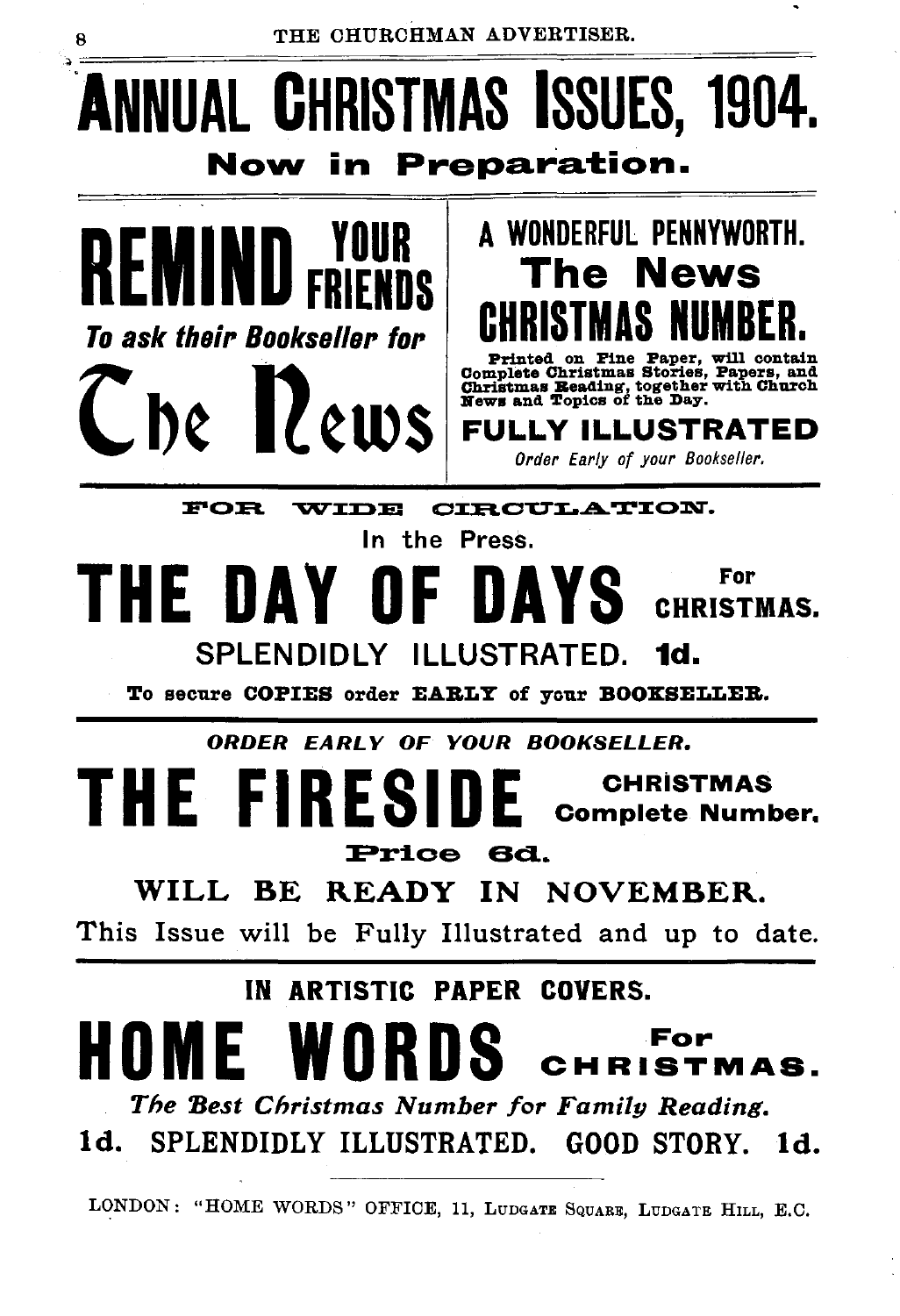# The *Mational* Protestant Church Union.

To Maintain the Principles of the Reformation as set torth in the Prayer Book and Articles of the Church of England.

President-W. D. CRUDDAS, Esq. Chairman-The Rev. Prebendary WEBB-PEPLOE, M.A. Treasurer-T. F. VICTOR BUXTON, Esq. Secretary-Sir C. ROBERT LIGHTON, Bart.

The Mational protestant Church Union witnesses for-

- 1. The supremacy and sufticiency of the Holy Scriptures as the Word of God.
- 2. The sole and sufticient efficacy of the sacrifice of the Lord Jesus Christ upon the Cross.
- 3. The justification of man by faith only in the Lord Jesus Christ.
- 4. The right of every believer to direct and unimpeded access to God, through Christ.
- 5. The freedom and sovereignty of the work of the Holy Spirit in sanctification.

#### WILL YOU HELP THIS IMPORTANT WORK?

*For List of Publications, Terms of Membership, etc., apply to the Secretary, N.P.C.U.*  324. REGENT STREET, LONDON, W.

## "LIBERATOR" RELIEF FUN

~atton: H.R.H. PRINCE CHRISTIAN.

£10,000 required to Relieve New and Urgent Cases.

HUNDREDS of aged and aftlicted victims, so cruelly robbed of their life-savings by the great Liberator Fraud, just as they were hoping to enjoy the fruit of their industry and thrift. Many of them are members of the Church of England. Cheques and P.O.'s should be sent to the Secretary, Rev. J. STOCKWELL WATTS, 16, Farringdon Street, E.C.

THE MISSIONS TO SEAMEN. *Patron :* His MAJESTY THE KING.



*Pice-Patrons:* 

H.R.H. TnE PRINCE OF WALES, K.G.

THE FOUR ARCHBISHOPS,<br>THE BISHOPS, etc.

THE BISHOPS, etc. Labours afloat and ashore, at home and abroad, among seamen of all classes and na-<br>tions, fishermen, barge-<br>men, and emigrants.<br>. men, and emigrants.<br>. men, and emigrants.

are occupied. Income in 1903, £49,701.<br>Increased Contributions and Offertories, ur-<br>gently needed, should be forwarded to the Secretary,<br>Commander W. DAWSON. R.N. 11, Buckingham St., Strand, London W.O.

#### OPERATIVE JEWISH CONVERTS' INSTITUTION

*(In connection with the Church of England.)* 

l)ltesibmt: J. K. D. WINGFIELD·DIGBY, Esq., M.P.

**OBJECT.**—To assist young Christian Jews in distress by enabling them to help themselves. They are received for three years, provided for entirely, and taught trades.<br> **SUPPORT.**—Ordersfor Printingand Bookbinding are very Ramsgate.

*Bankers-Messrs.* BARCLAY & COMPANY, Ltd., 54, Lombard Street, E.C.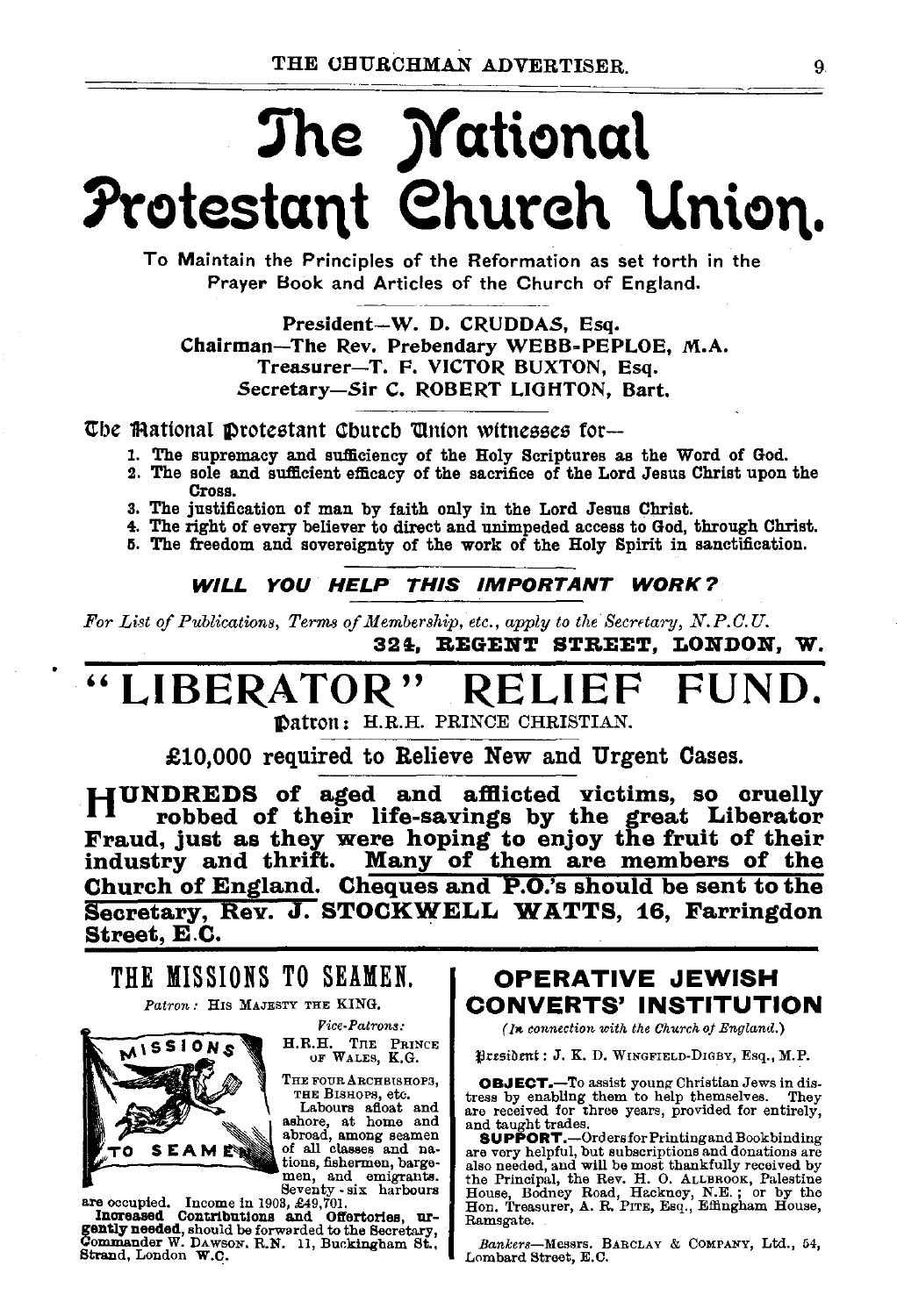# **Church of England Zenana Missionary Society.**

PATRONESS. H.R.H. THE DUCHESS OF CONNAUGHT.

**CHAIRMA** SIR W. MACKWORTH YOUNG, K.C.S.L.

OBJECT:-To make known the Gospel of Christ to the Women of India<br>and other Heathen and Mohammedan Countries.

The Society has at present 65 Stations, and employs 202 Missionaries in Home Connection. and over 900 Bible-Women and Teachers.

It has 14 fully equipped Hospitals and numerous Dispensaries, where over 300,000 cases were treated last year.

The Magazines of the Society, "INDIA'S WOMEN AND CHINA'S DAUGHTERS," published monthly (price 1d.).<br>"DAYBREAK," Quarterly (price 1d.); "HOMES OF THE EAST," Quarterly (price 4d.).

**Donations and Subscriptions are Much Needed.** 

CLERICAL SECRETARY-Rev. G. TONGE, M.A.<br>CENTRAL ASSOCIATION SECRETARY-MISS MULVANY. HON. TREASURER-Col. ROBT. WILLIAMS, M.P. LAY SECRETARY-Mr. J. B. BRADDON.

OFFICE-27, Chancery Lane, LONDON, W.C.



"The book appears to have a special message for the critical days in which we are now living."-F. J. CHAVASSE, D.D., Lord Bishop of Liverpool.<br>"It would form a very suitable and useful present to any young clergyman."-English Churchman.

ELLIOT STOCK, 62, PATERNOSTER ROW, LONDON, E.C.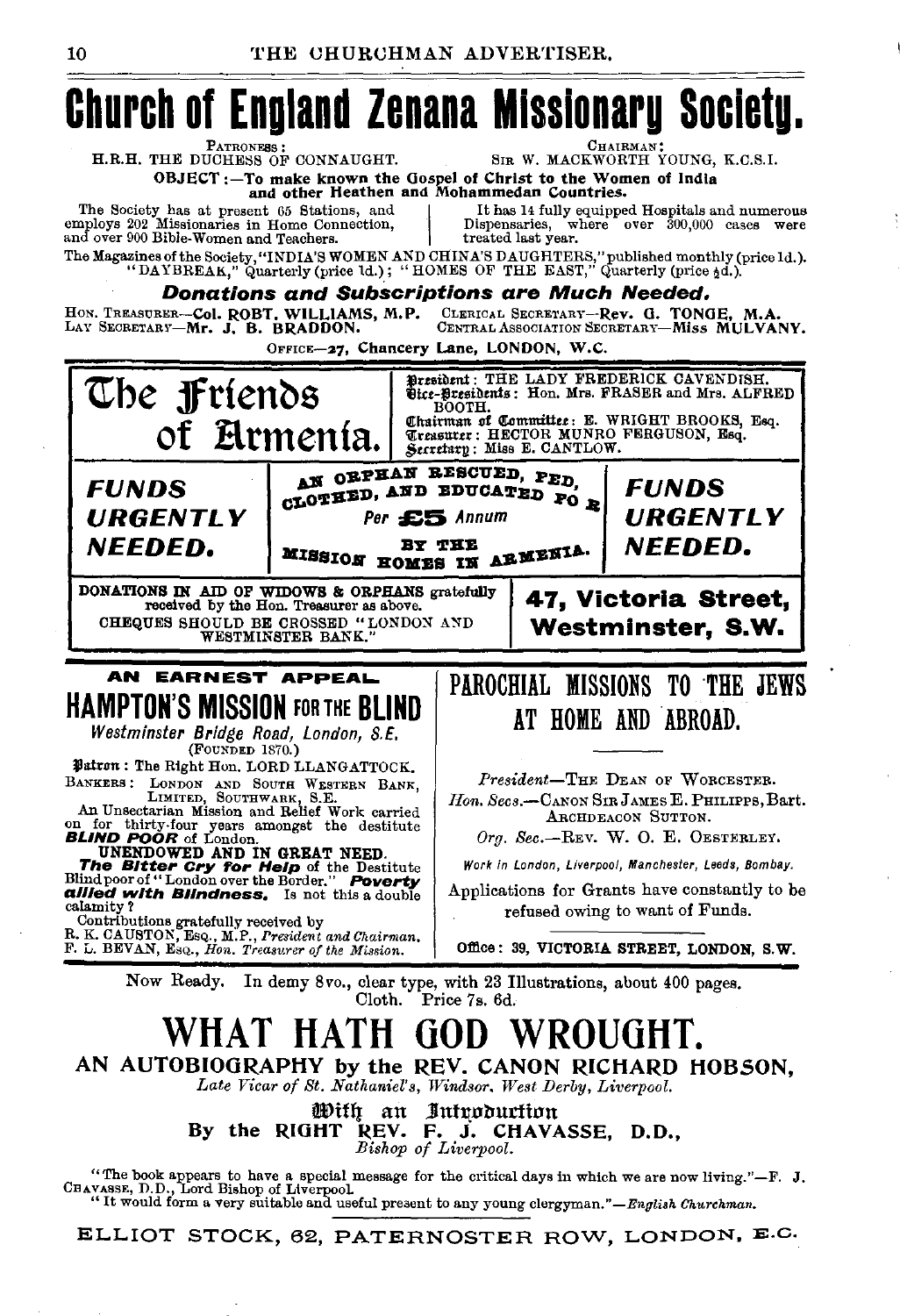## **THE NILE.**<br>WHENILE.

COOK'S Modern and splendidly equipped STEAMERS leave CAIRO for LUXOR, ASSOUAN,<br>In and THE SECOND CATARACT, regularly during the Egyptian Tourist Season—<br>NOVEMBER to MARCH—affording opportunities to visit all the temples, m

FREQUENT SAILINGS. MODERATE FARES.

COMBINED BOOKINGS by Egyptian and Soudan Railways and Cook'g steamers at special Rates to ALL POINTS in UPPER EGYPT and to KHARTOUM and GONDOKORO.

NEW and luxuriously furnished STEAMERS and STEEL DAHABEAHS, of various sizes, ON HIRE for private parties.

For detailed information see special Programme, with Maps and Plans, on application to THOS. COOK and SON, LUDGATE CIRCUS, LONDON, or any Branch Office or AGENCY.

*In crown Svo., cloth, pPice 2/· net.* 

# CD~ Otutn~ Ja~a **or Duman**  Dress.

 $\overline{R}V$ 

#### "ENAYMA KPITIKO<sub>2</sub>."

THIS Book is an earnest endeavour to interpret and illustrate the wonderful teachings of the Sacred Writings concerning Human Dress.

The Thoughts of God and the thoughts of men regarding it are altogether different. The Former intended that every human being should be visibly clothed with a living moral garment, put on from within ; the latter, universally, put on material garments from without.

That these garments are not in harmony with the Divine Law of Dress it is the aim of the Author to show.

The Author has written a most admirable book, and developed his theme in a very original and yet in an arresting and thoroughly practical way. . . . It is expanded with great ingenuity, and with a wealth of Illustration at once captivating, stimulating, and satisfying."-*Western Morning News.* 

LONDON: .ELLIOT STOCK, 62, PATERNOSTER ROW, E.C.

### **ST. MICHAEL'S COLLEGE,**  Near TENBURY, WORCESTERSHIRE.

8 OYS thoroughly prepared for Public Schools. Most healthy situation ; large playing fields and Fives Courts; separate cubicles. Head master,  $R_{EV}$ . W. A. RENWICK, M.A., at also heartford College, Oxford.

APPLY: REV. THE WARDEN.